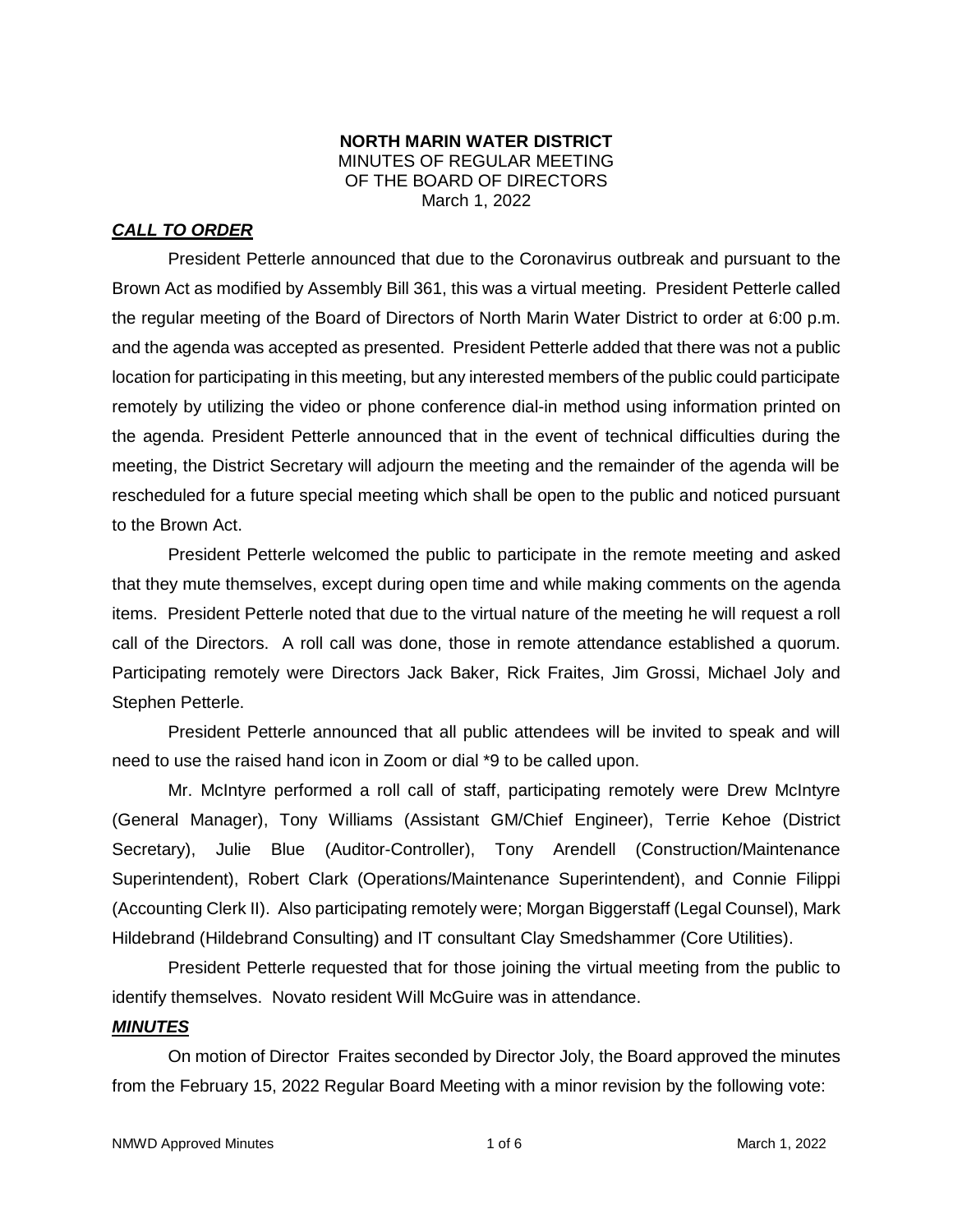AYES: Director Baker, Fraites, Grossi, Joly and Petterle

NOES: None

ABSTAIN: None

ABSENT: None

### *GENERAL MANAGER'S REPORT*

### North Bay Water Association (NBWA Meeting)

Mr. McIntyre announced that the next NBWA meeting will be on March 4<sup>th</sup>.

# Technical Advisory Committee (TAC) Meeting

Mr. McIntyre stated that he and Mr. Williams will be attending the March  $7<sup>th</sup> TAC$  meeting. He noted that the meeting will include TAC approval of the draft FY23 SCWA Water Transmission System Budget. Mr. McIntyre added that Ms. Blue will summarize the budget tonight and Lynne Rosselli from SCWA will provide a presentation at the March 15<sup>th</sup> NMWD Board meeting.

# Novato Leadership's Special District's Day

Mr. McIntyre reported that each year Novato Leadership includes a full day of instruction covering the North Marin Water District, Novato Sanitary District and Redwood Landfill operation. He stated that Robert Clark will be giving the Stafford Treatment Plant tour for NMWD. Mr. McIntyre added that he will provide a Water Supply Overview as part of the mid-day lunch meeting. He added that Karen Clyde (HR/Safety Manger) is NMWD's representative for the Class of 2022.

President Petterle asked if the Directors or public had any comments or questions and there was no response.

# *OPEN TIME*

President Petterle asked if anyone from the public wished to bring up an item not on the agenda.

Mr. McGuire stated that he would like to advocate for the recycled water program again. He added that he is hoping we get a Miracle March rainfall event, but he is not banking on it. Mr. McGuire stated that he thought the program was successful and he would like to see it expanded. Director Petterle thanked Mr. McGuire for his comments.

# *STAFF/DIRECTORS REPORTS*

President Petterle asked if any Directors or staff wished to bring up an item not on the agenda and the following were discussed.

Ms. Kehoe reminded the Board that completion of the Ethics Training and the Form 700's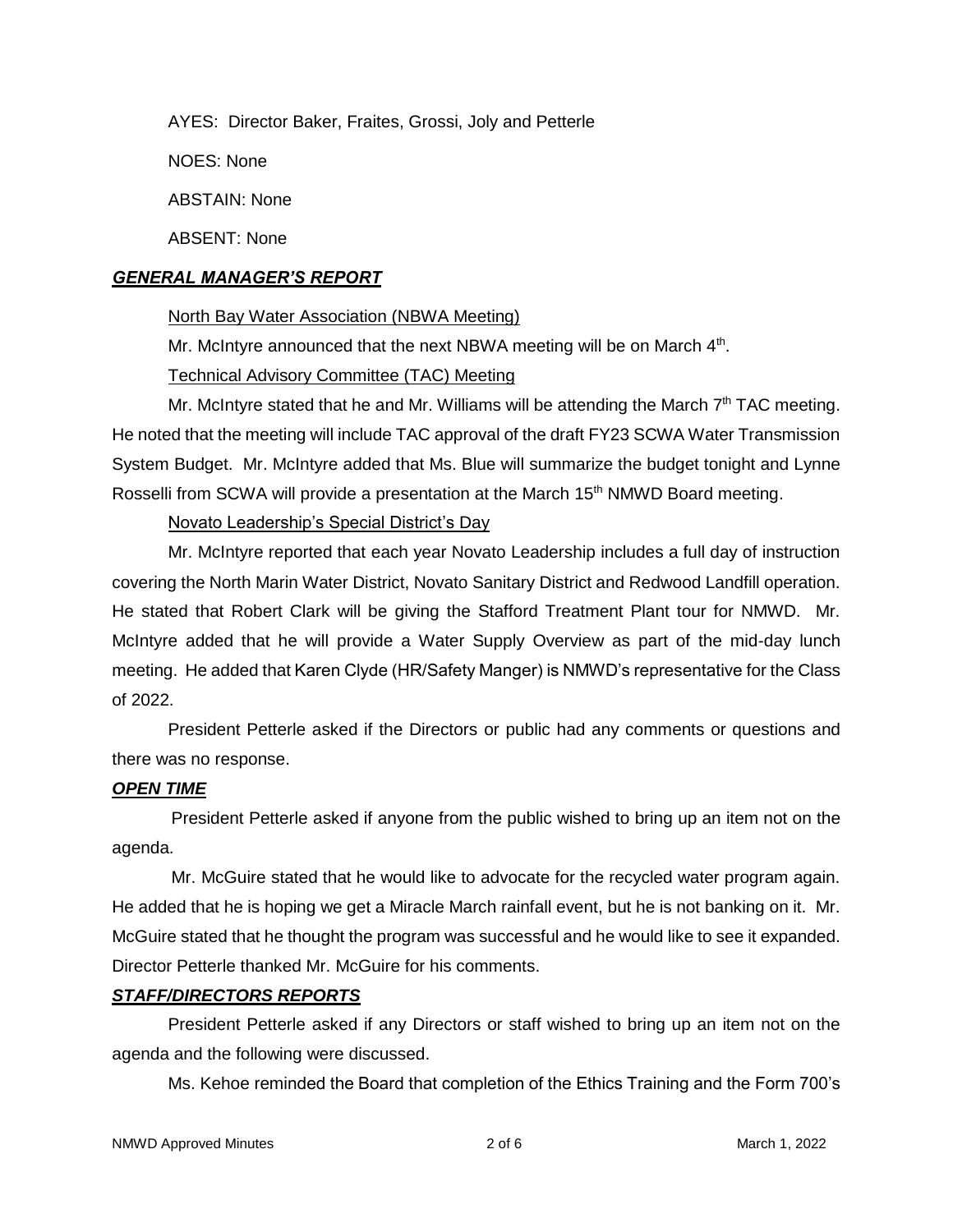are due April 1<sup>st</sup>.

Mr. Clark reported that a vehicle crashed into the fence at the entrance of Stafford Treatment Plant by the golf course. He stated that the District did acquire information on the person who caused the damage. Mr. Clark noted that Able Fence has been awarded the project and the repair will take place in a couple of weeks.

#### *INFORMATION ITEMS*

# **DROUGHT SURCHARGE REVIEW–PROPOSED REVISIONS TO DISTRICT REGULATION 54(A)(3) & (C)(3)**

Ms. Blue apprised the Board on the Drought Surcharge Review and revisions to District Regulation 54(a)(3) & (c)(3). She noted that the objective of the Drought Surcharge Study is to develop rates that are fair and equitable and to ensure that the District's drought surcharge rates comply with California Constitution Article XIII D, Section 6.

Consultant Mark Hildebrand provided a Drought Surcharge Review Presentation to the Board. He provided information on purposes of drought surcharges; current drought surcharges and drought surcharge analysis. He emphasized the analysis demonstrates that the proposed drought surcharges do not exceed the cost of providing service, which is a substantive requirement of Proposition 218. Additionally, he noted that a drought surcharge does not allow encouragement of conservation behavior, rather it only addresses the financial cost of providing service. Mr. Hildebrand apprised the Board that he will do an additional presentation at the March 15<sup>th</sup> Board meeting. He noted that the Drought Surcharge public rate hearings will take place the same time as the other rate hearings, and the implementation of the rates would be effective July 1, 2022.

President Petterle asked if there were any comments or questions from the Board.

Director Joly asked what stage Novato is currently in. Mr. McIntyre replied Stage 2. Director Joly asked what was the highest stage NMWD customers were historically. Mr. McIntyre replied that historically the highest level was a 30% conservation mandate. Director Joly stated that the memo was very complex and he had many more questions. He asked if after further review of the information provided by Mr. Hildebrand, would he have the opportunity to ask additional questions at the March  $15<sup>th</sup>$  meeting. Director Baker suggested that perhaps Director Joly could make his inquiry in writing and if appropriate, meet with Ms. Blue and Mr. Hildebrand in advance. Director Petterle agreed, adding that this will avoid Director Joly from asking questions they will not be able to answer without preparation.

Director Petterle thanked Mr. Hildebrand for his presentation.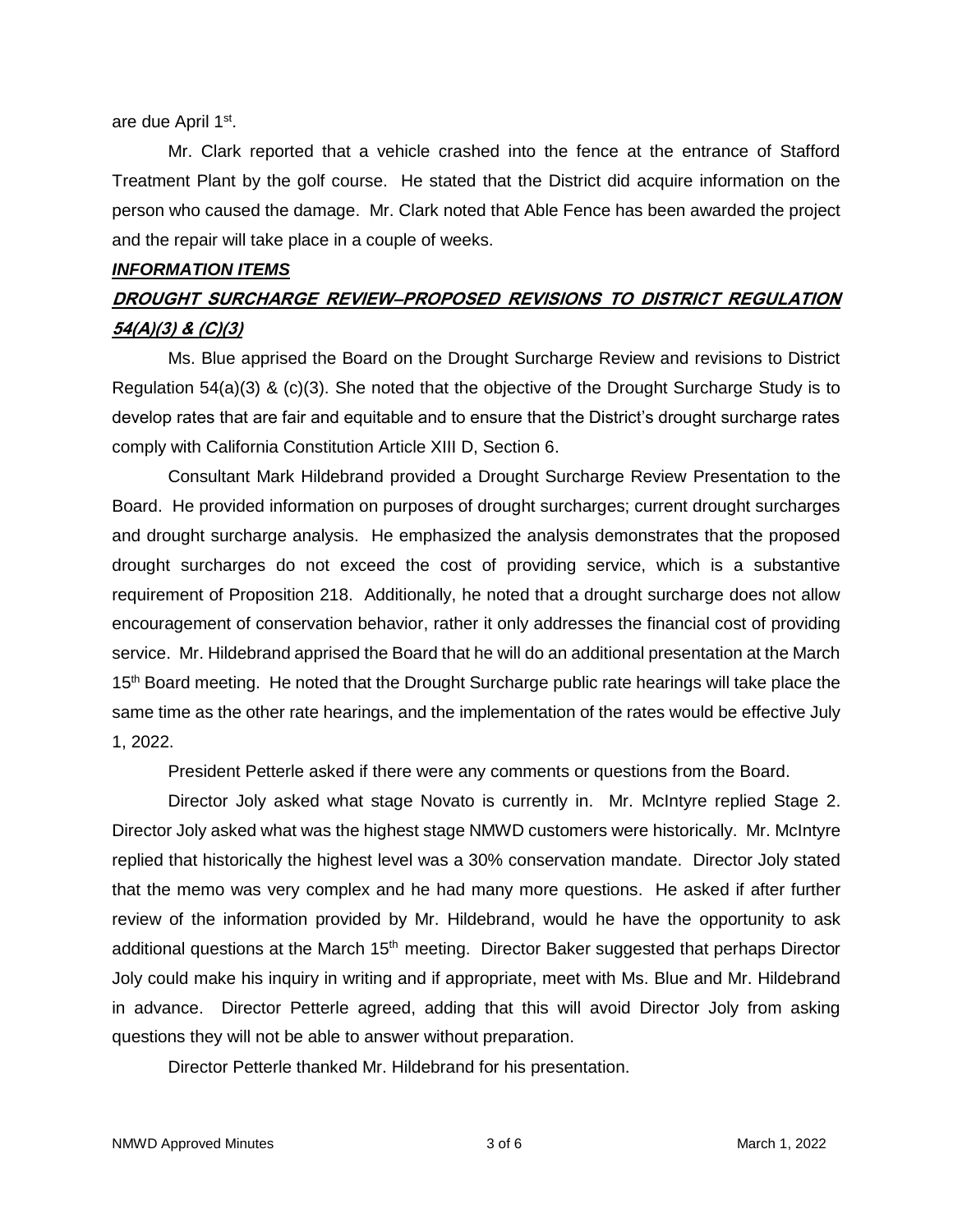President Petterle asked if there were any comments or questions from the public and there was no response.

#### **FY 2021/22 SECOND QUARTER PROGRESS REPORT – ENGINEERING DEPARTMENT**

Mr. Williams reported on the FY 2021/22 Second Quarter Progress Report for the Engineering Department. He updated the Board on the status of Capital Improvement Projects (CIP) and studies, as well as the performance status for CIPs for the Novato Service Area, West Marin Service Area and Engineering Department labor costs. Mr. Williams spoke about some of the special projects which included: the Local Water Supply Enhancement Study and the MMWD reconstruction project of Kastania Tank. He noted these projects and studies consume a lot of time and resources. Mr. Williams also noted a couple of West Marin special projects which included: the County of Marin redevelopment of the former Coast Guard Housing site and the ongoing wastewater study at Dillon Beach Village. He added that two recycled water fill stations were also incorporated this year. Mr. Williams informed the Board that Crest Pump, the San Mateo Pipeline, the Leveroni Creek Project and the Emergency Generator Project all have grant applications with FEMA to see if they are eligible for funding. He reported that staff is working with the well drilling contractor on Gallagher Well No. 2 and this project is moving along nicely. Additionally, Mr. Williams noted that the building renovation and new lab have been a big component of hours tracked and consultant fees.

President Petterle asked if the Board or the public had any comments or questions and there was no response.

#### **FY 2021/22 SECOND QUARTER PROGRESS REPORT – WATER CONSERVATION**

Mr. Williams presented the FY 2021/22 Second Quarter Water Conservation Progress Report. He reported on public outreach and conservation marketing; budget and staffing; water conservation and outreach expenditures. Mr. Williams stated that the highlight of the report was the rebate numbers on the Cash for Grass Rebate. He added that Mr. Grisso is expected to resume in-person Water Smart Home Surveys, noting SCWA hired a new technician to perform this work. Mr. Williams also reported that Mr. Grisso continues to do a good job posting information on social media.

President Petterle asked if there were any questions or comments from the Board.

Director Fraites stated that he is thrilled with the numbers on the FY22 Cash for Grass Rebate. He thought the participation was extraordinary and asked if the number was a result of taking out large commercial turf areas or if it was an accumulation of several people taking out their residential lawns. Mr. Williams replied that the accumulation of the smaller areas were significant. Director Baker stated that he has noticed steady progress in his neighborhood of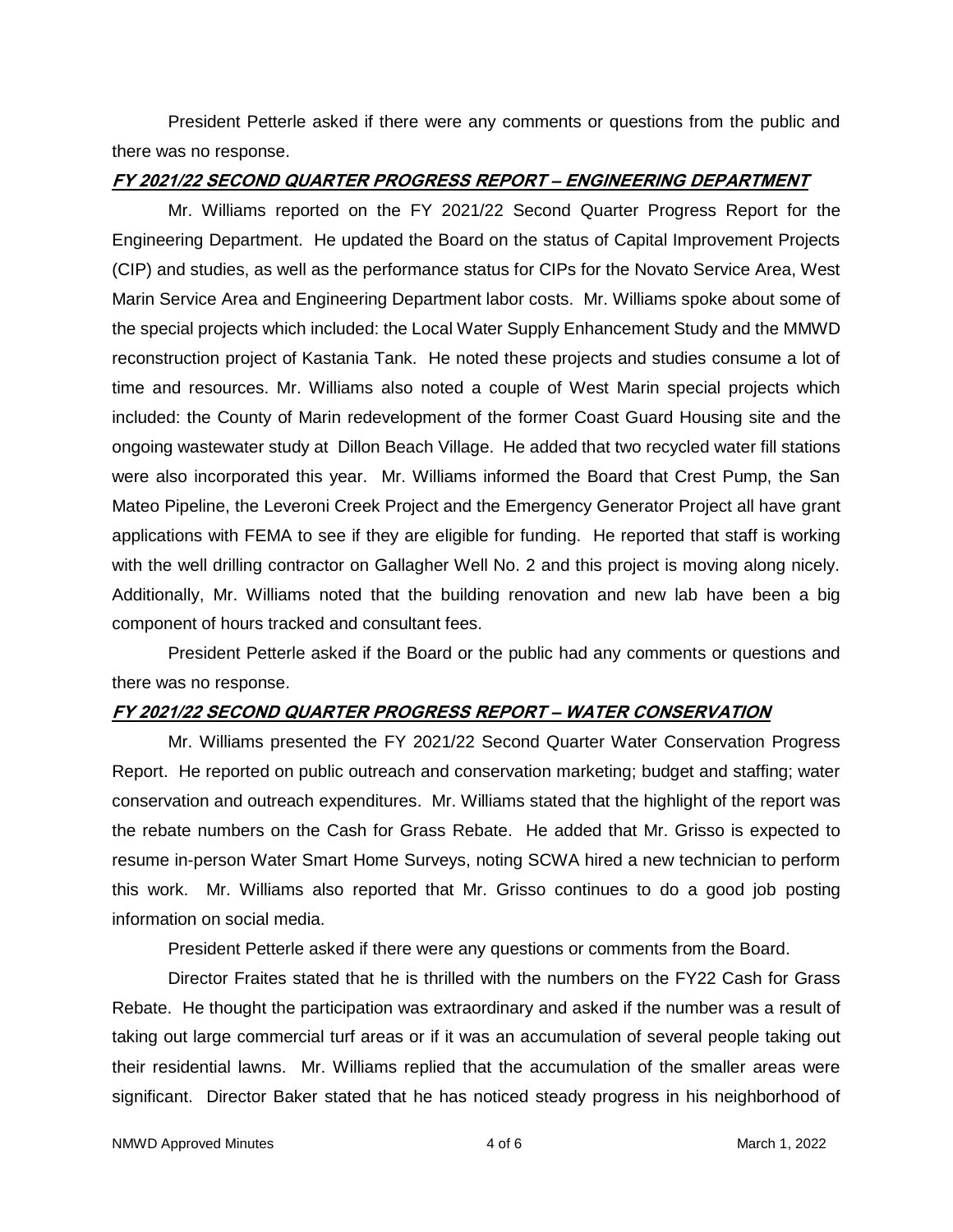people putting in drought tolerant landscape. He added that people are stepping up and he hopes it continues. Director Petterle requested that at some point he would like to see an accumulative total over the last ten to twenty years, so the Board can put a number on how much water has been saved as a result of our programs. Mr. Williams replied that he will pass this request on to Mr. Grisso.

President Petterle asked if the public had any comments or questions and there was no response.

#### **INITIAL REVIEW SCWA FY23 WATER TRANSMISSION SYSTEM BUDGET**

Ms. Blue gave an initial review of the draft SCWA FY23 Water Transmission System Budget. She reported the financial impact will be 5.09% wholesale water rate increase, which will result in an additional \$53.29 per acre-foot. Ms. Blue noted that this information is being provided as information only in advance of the March  $15<sup>th</sup>$  Board meeting, at which time Lynne Rosselli, Finance Manager for SCWA will present the budget.

President Petterle asked if the Board had any comments or questions.

Director Grossi stated that he will wait to ask his questions at the next meeting. Director Petterle stated that there are many attached schedules leading to confusion. Ms. Blue stated that it is good to have the background data, and noted that there will be a summary provided at the next meeting.

President Petterle asked if the public had any comments or questions and there was no response.

# *MISCELLANEOUS*

The Board received the following miscellaneous items: Disbursements – Dated February 17, 2022; Disbursements – Dated February 24, 2022; and NOAA Three-Month Outlook Temperature and Precipitation Probability.

The Board received the following news articles: Marin IJ – Brief return of rain ends 4-day dry spell – BAY AREA WEATHER and Marin  $J$  – Cities, farms facing low water deliveries – CALIFORNIA DROUGHT.

#### *ADJOURNMENT*

President Petterle adjourned the meeting at 6:48 p.m.